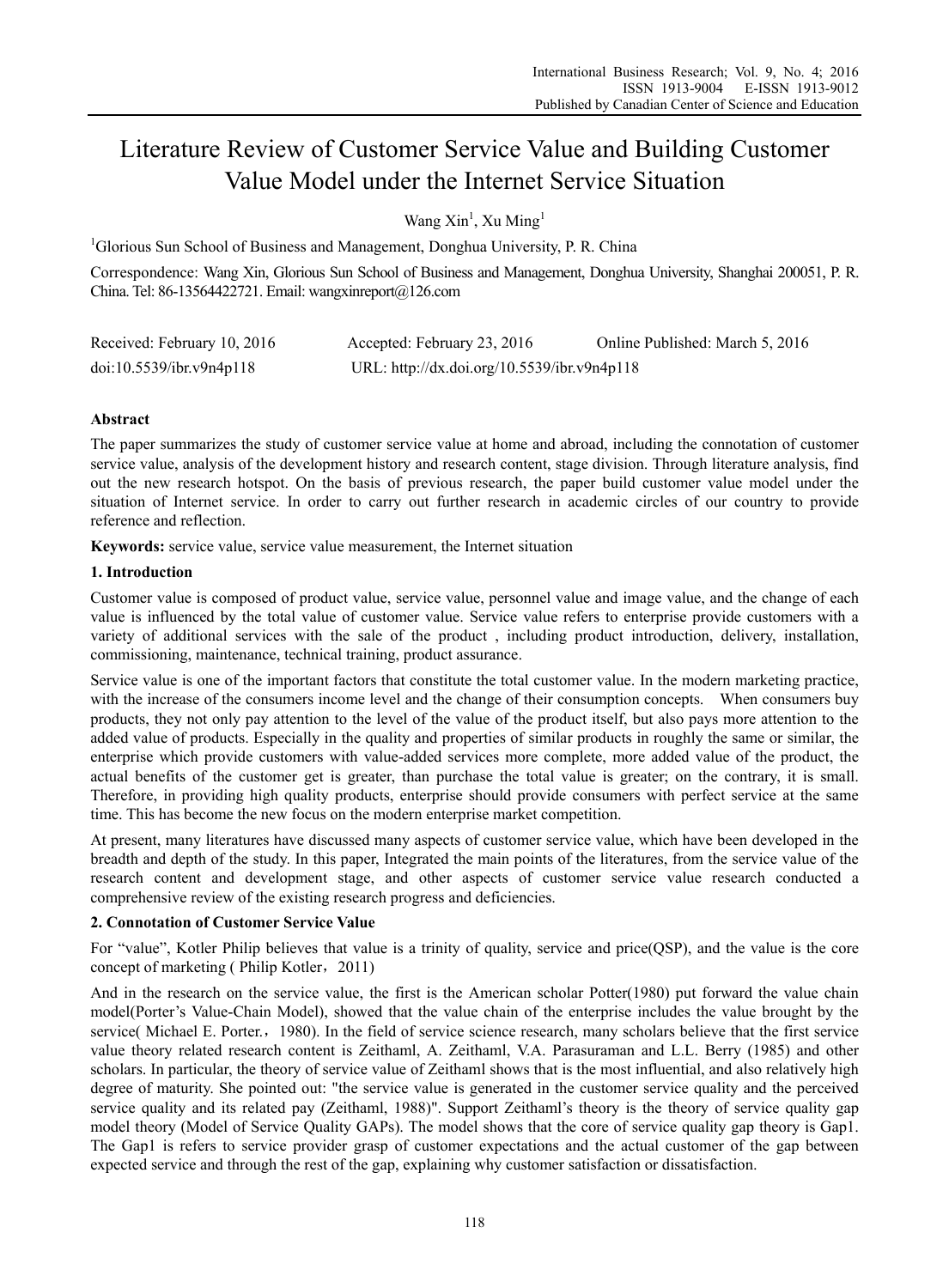Allee (2002) further divided customer service value into the following three categories of services: economic value, knowledge value and intangible value.

Spohrer J, Maglio P P, Bailey (2007) pointed out that the service is by service provider and customer co production, and work together to create a service value and it is an interaction process that meets the needs of both sides of supply and demand. Its core objectives through the services of both "collaborative production" and provide value for both sides of supply and demand.

Wang Zhongjie, Xu Xiaofei, Chu Dianhui, Chao Ma (2010) considered that the service value needs to be realized under the support of the specific service elements, and the value is transferred between the supply and demand sides. On the aspect of technology, service value can be through the service selection and service combination technology for service elements selected specific service component (Group) to achieve; and value realization degree is decided to the selected service component (Group) the quality parameters and between the value of a dependent relationship to each other.

## **3. Main Research Contents of Customer Service Value**

#### *3.1 Key Words s Analysis*

In order to understand the current international academic research on "customer service value", we use the WOS database as the foundation, to carry on the search and analysis, the retrieval theme is "service value customer", research orientation: MANAGEMENT、BUSINESS、COMPUTER SCIENCE INFORMATION SYSTEMS、 ENGINEERING ELECTRICAL ELECTRONIC. Setting the time span: 1995-2015, the Index database includes: SCI-EXPANDED, SSCI, CPCI-S, CCR-EXPANDED, IC.

The number of indexed documents reaches 4411, the number of published literature as follows. From the number of citations visible, research on "customer service value" began around 1995, which in 2009 reached the study peak, then although the number of annual output of literature has declined, however, until today, the theme is still a hot research topic.



Figure 1. the number of published literature

In terms of key words, with the removal of some words similar to "service value customer", the frequency of the most frequent words summed up as follows:

| Table1. Key words and citation impact |  |  |  |  |  |  |
|---------------------------------------|--|--|--|--|--|--|
|---------------------------------------|--|--|--|--|--|--|

|   | Key words           | Citation impact |
|---|---------------------|-----------------|
|   | OUALITY             | 513             |
|   | <b>SATISFACTION</b> | 431             |
|   | <b>MODEL</b>        | 379             |
|   | <b>PERFORMANCE</b>  | 272             |
|   | <b>LOYALTY</b>      | 256             |
| O | <b>RELATIONSHIP</b> | 237             |
|   | <b>CHAIN</b>        | 193             |
|   | ONLINE              | 159             |

The key words can be further described in the following aspects: service quality, customer satisfaction, corporate performance, customer relationship, customer loyalty, metrics model, online sales, supply chain.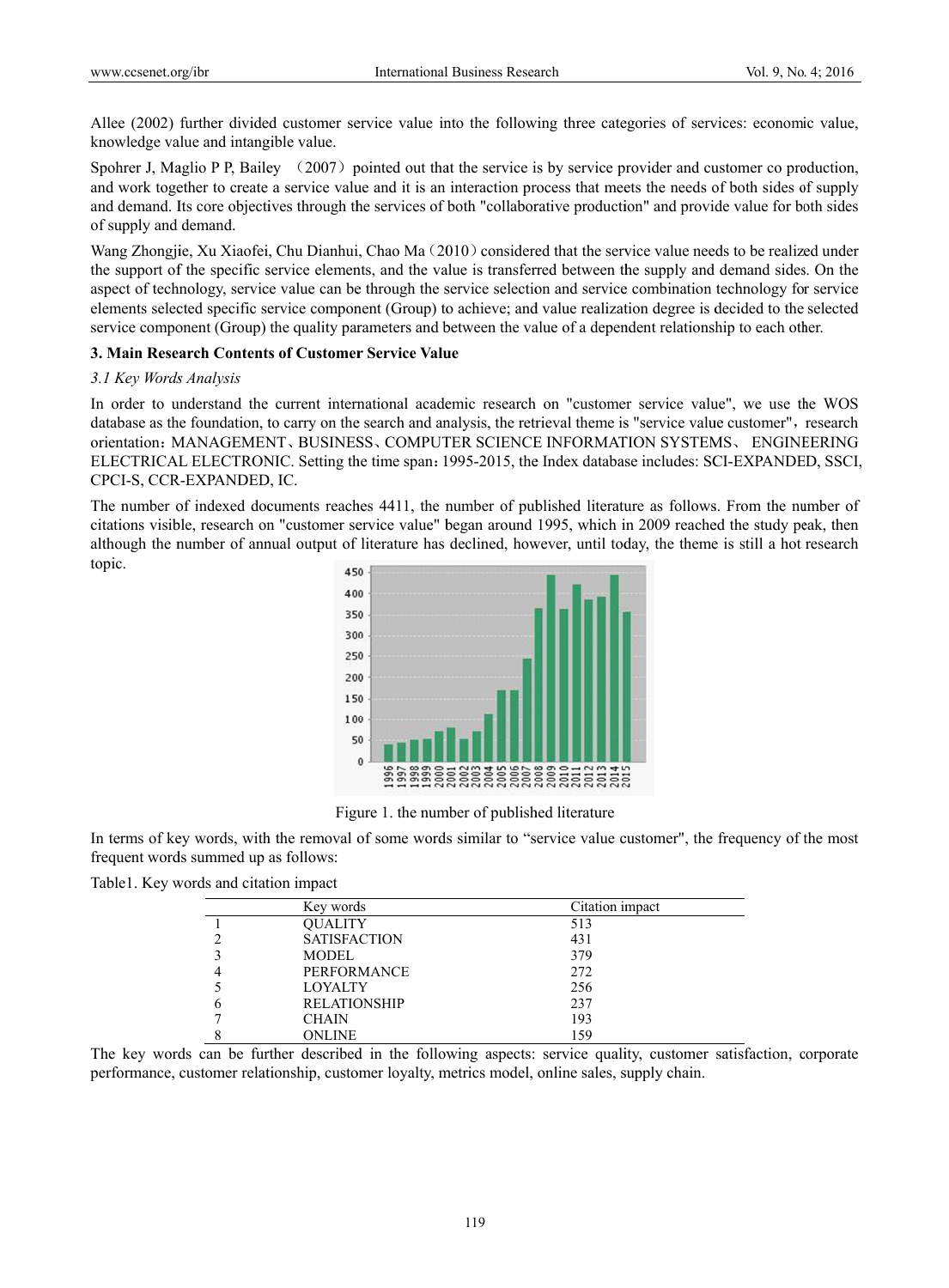#### 3.2 Literature Source Analysis and Development Stage Division



Figure 2. Service value citation relationship graph

In Figure 2, each circle represents a document, the larger circle represents the more times the literature is cited.

From the figure, we can see that in the subject under "customer service value", there are two source files. The one is OSTROM, A and IACOBUCCI, D(1995) published in JOURNAL OF MARKETING named "CONSUMER TRADE-OFFS AND THE EVALUATION OF SERVICES"(number 102); The other one is JONES, TO and SASSER, WE(1995) published in HARVARD BUSINESS REVIEW named "WHY SATISFIED CUSTOMERS DEFECT"  $(mumber 79)$ .

OSTROM, A and IACOBUCCI, D using the joint analysis method to study the choice of customer service, it is considered that the price, quality, friendliness of service personnel, and the degree of customization service are the main factors that affect the customer's choice of the service. JONES, TO and SASSER, WE pointed out that listen to customer demand is very important to improve customer satisfaction. When an error occurs in, the apology to the customer can also improve customer satisfaction.

Through analysing the relevant literature of Figure 2, we can sort out the development context and main research contents of customer service value research. For example: the source file (number 79) and another one numbered 273 are cited by "Assessing the effects of quality, value, and customer satisfaction on consumer behavioral intentions in service environments" (number 521) written by Cronin JJ , Brady MK and Hult GTM.

Numbered 79 using conjoint analysis to examine subjects' utilities for service alternatives that differ in terms of price, level of quality, friendliness of the service personnel, and the degree of customization of the service., finally draw the conclusion: The results indicate that ail service attributes are important to consumers and that their importance varies with the mediating factors.

Bolton RN published an article in 1998 (no. 273) built a dynamic model to study the relationship between duration of the customers and the service providers.

The article number 521 is the most frequently cited article in the literature on the study of customer service value. On the basis of the above two documents, this paper uses SEM method to study the influence path of service quality, service value, satisfaction and behavior intention on the five variables.

On the basis of the number 521, the number 868 used a conceptual model of customer perceived value in the context of e-commerce. The model includes the content of the customer's online shopping experience, perceived commodity value, perceived risk of the goods and the price of goods.

According to the above analysis, we can get the main development phase of customer service value research in Figure  $1:$ 

1. Early stage; from the beginning of 1996, the preliminary study of the value of customer service related papers often use joint analysis method in quantitative analysis.

2. Development stage; development stage inherited the early stages of research results, and based on the development and research methods mainly to quantitative analysis, often use the structural equation to construct data models to verify the expectations hypothesis.

3. Diversified development stage; Multivariate development stage was under the background of the rapid development of Internet. The study of "customer service value" was not just confined to the entity in the service sector, began to expand to Internet related services, in B2B, B2C, C2C context, the values of customer service of related content. The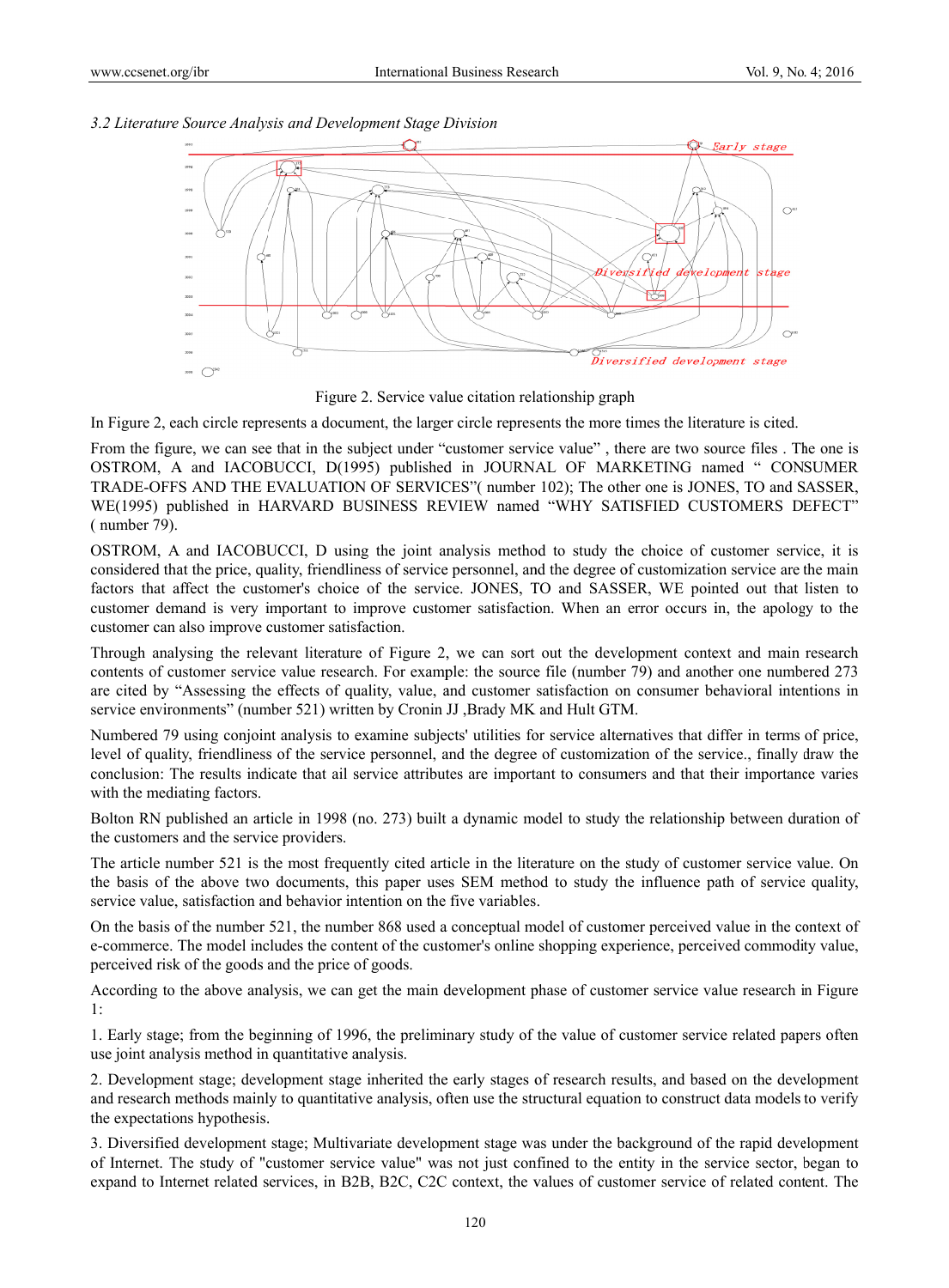integrated use of various quantitative analysis methods to explore the research topic.

#### **4. Customer Service Value Model under the Internet Situation**

Internet consumption, is a process that use the internet as a tool to achieve human own needs. The network not only provides instant consumer content, but also provides a range of services to "function".

On the basis of ACSI Fornell model and Joseph's competing models, this paper introduces the Internet scene model, constructs the customer service value model in the Internet context, as shown in the following figure.



Figure 3. Customer service value model in the Internet Context

Hypothesis 1: customer initial perception from commodity prices and electricity suppliers brand of product quality.

H1a: product price has a significant impact on the perceived quality of the product;

H1b: brand value of electricity suppliers have a significant impact on the perceived quality of the product;

Hypothesis 2: in the context of the Internet, the biggest feature of the network consumption is the effect of increasing, consumption and production. That is to say, consumers should first put into the network resources and time resources, and on this basis "production" to satisfy the desire of consumer goods, in order to achieve the expected consumer utility, so network consumption is actually a "production - consumption of composite process.

So, if the electricity suppliers to reduce the consumption of this investment in the production of capital, that is, the network of consumer spending and time resources, which is beneficial to enhance customer satisfaction, strengthen customer purchase intentions. So the design of the site of the relevant attributes of the impact of customer satisfaction.

H2a: website has a significant impact on customer satisfaction;

H2b: related information has a significant impact on customer satisfaction;

H2c: timeliness of customer service has a significant impact on customer satisfaction;

H2d: customer perceived product quality has a significant impact on customer satisfaction;

Hypothesis 3: because the network shopping behavior is different from the traditional shopping behavior, there is the